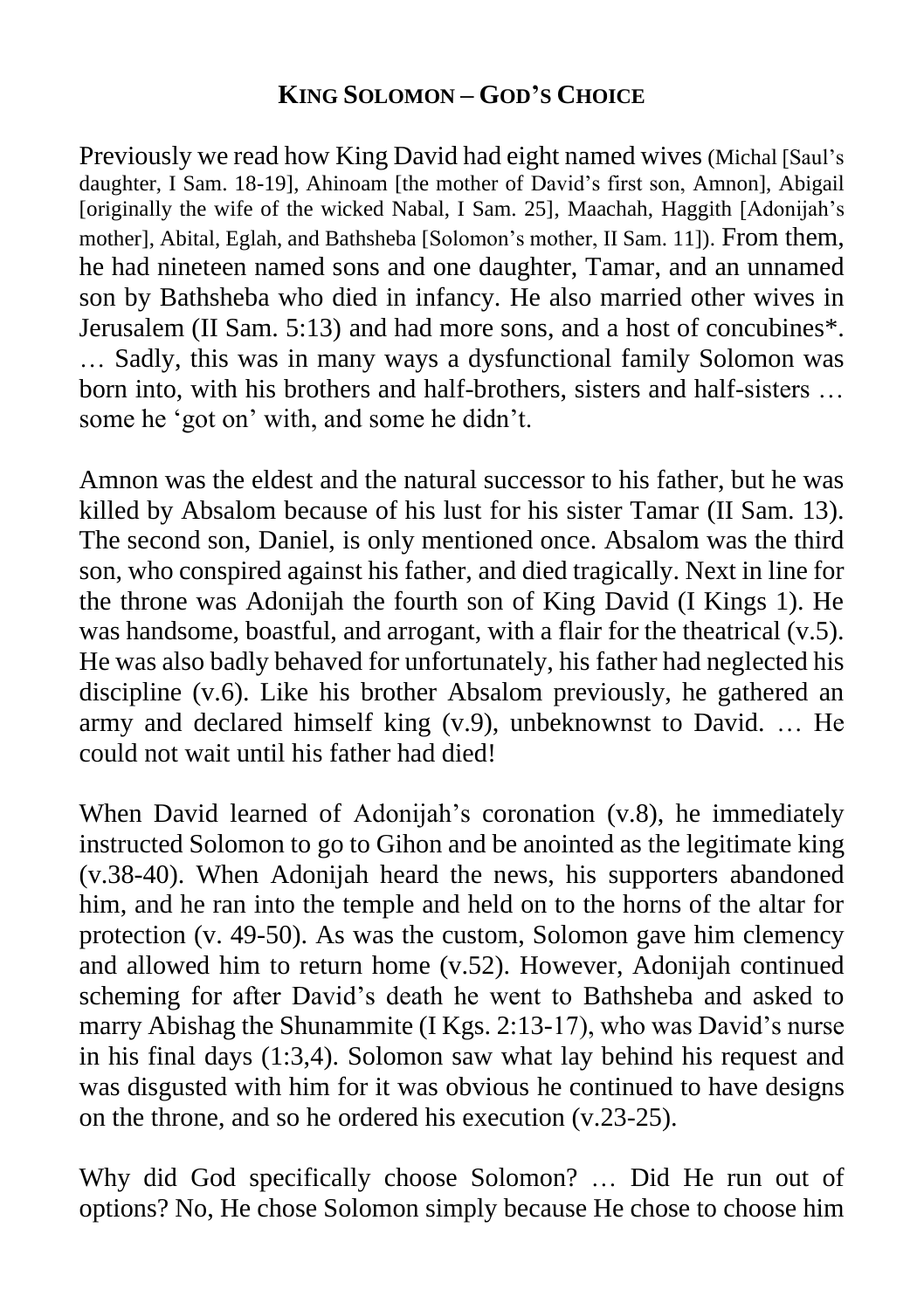… and His choice is always His privilege and pleasure, in accordance with His will. Sometimes we understand, sometimes we do not. When Solomon was born, his father gave him his name which comes from a word meaning 'peace'. The Lord also gave him a name for the LORD loved him (II Sam. 12:24) … and that is why the Lord chose him. The Lord called him Jedidiah *['beloved of the Lord']*, because of the Lord (v.25), that is, 'for the Lord's sake'.

God knew Solomon would fall victim to his many wives and yet He chose him, and He used him to write two of the Psalms, twenty-nine chapters of Proverbs, the Song of Solomon, and Ecclesiastes … God blessed him abundantly, more than any other (I Kings 4:21-34). … Why did He do it? … His thoughts are not always our thoughts, and neither are His ways always our ways (Is. 55:8). Nevertheless, His way is always perfect (Ps. 18:30) and the choices He makes are faultless, such was His choice regarding Solomon. His choice is always determined by the ends which His infinite knowledge and His infinite wisdom present before Him. ... In the same way, He chose Jacob, instead of the older brother Esau … He chose Joseph, over his brethren … He chose Israel from out of all the nations. … And God loved Solomon because Solomon was God's choice to love, and through Solomon His will was achieved. Solomon did not choose God, but God chose Solomon, and God kept Solomon. Even in his latter days, when Solomon brought sorrow upon his household, God used him in the demonstration of His glory.

Who of us deserves the blessings and favour of God, His grace? Which of us deserves to be saved? … Spurgeon said, "Free grace can go into the gutter, and bring up a jewel!"

> When I think of how He came so far from glory Came to dwell among the lowly such as I To suffer shame and such disgrace On mount calvary take my place Then I ask myself this question Who am I?